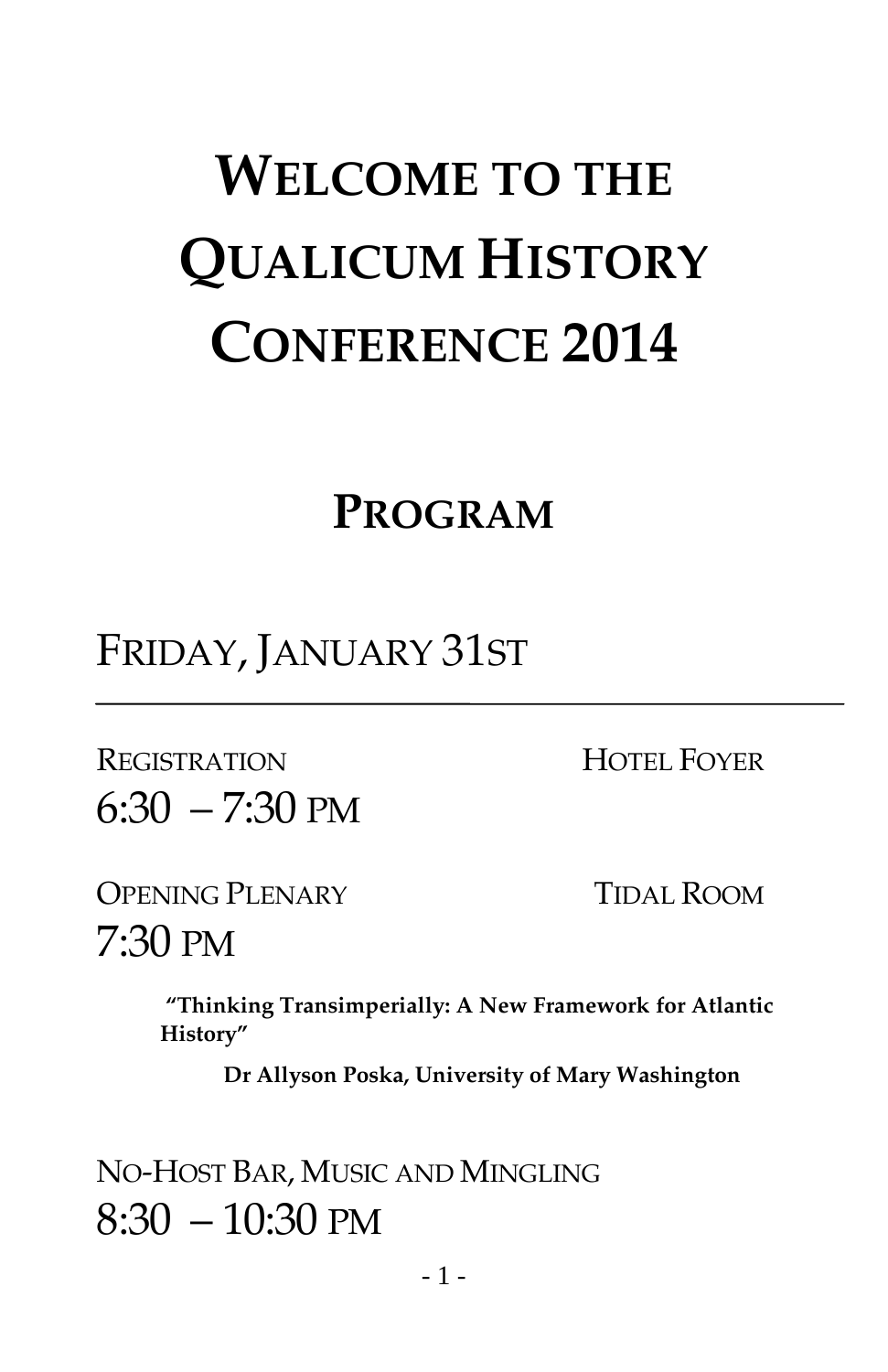## Saturday, February 1st

BREAKFAST BAYSIDE BISTRO  $7:30 - 9:00$  AM

REGISTRATION HOTEL FOYER  $8:30 - 9:15$  AM

## **SESSION ONE**  $9:15 - 10:30$  am

**PANEL 1A TIDAL ROOM**

**Capturing the Past: New and Contrasted Historical Sources Chair: Sara Beam, UVic**

> "Gustavus Adolphus, Hero or Villain? Eyewitness Accounts of the Thirty Years War and the Religious War Debate" Kathryn Hearn (SFU)

"A City Goes to War: Putting your Research on the Internet" James Kempling (UVic)

"'What am I going to do, smile?' The Imaging and Imagining of Delinquent Youth in Postwar New York, 1950-1959" Kaitlin Russell (UBC)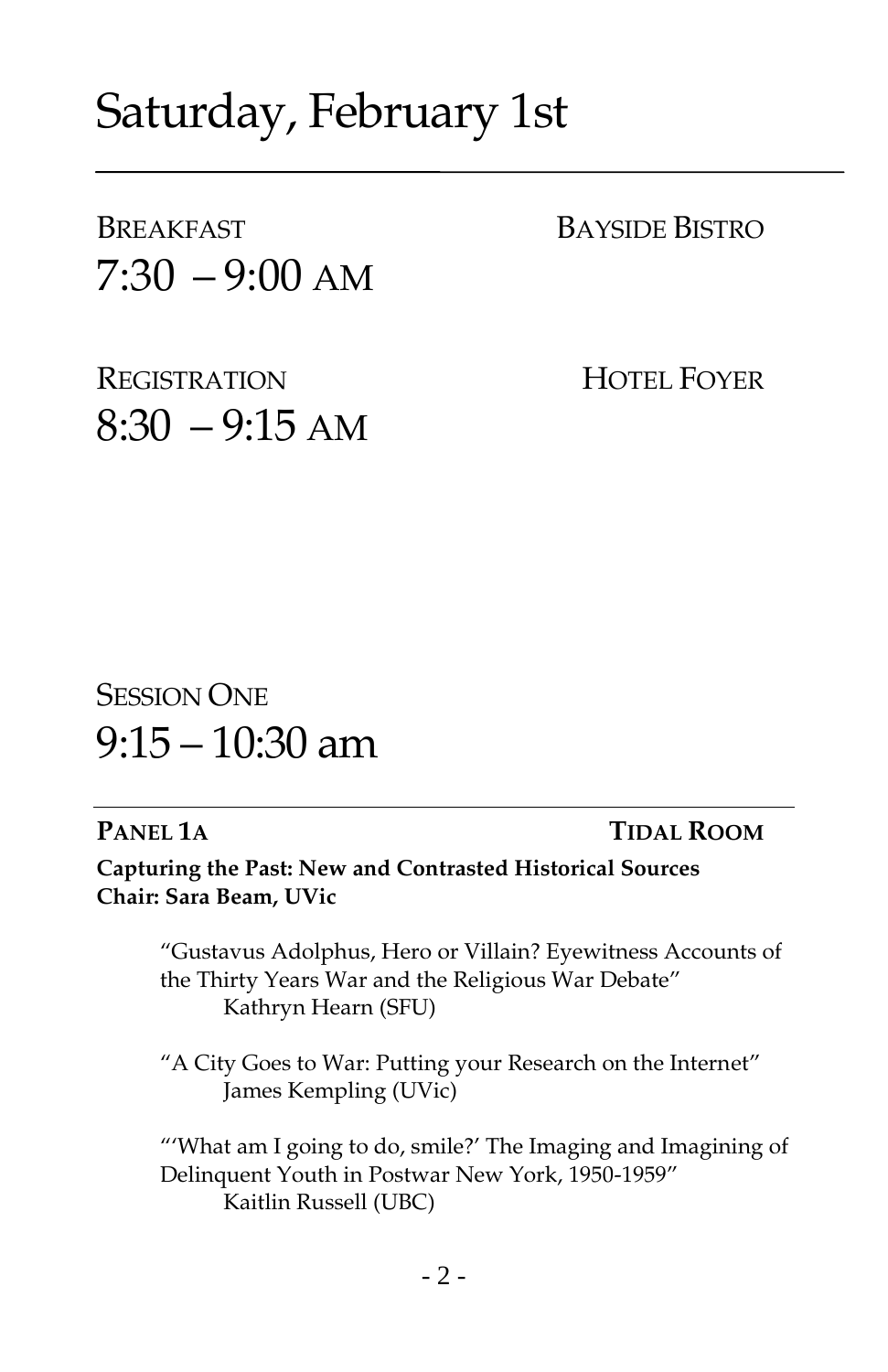### **PANEL 1B TYEE ROOM**

### **Chinese Histories: Across Centuries & Themes Chair: TBA**

"Interreligious Parallels in the Christian Iconography of Quanzhou" Eric Becklin (UBC)

"From Military Forces to Financial Aids: The Diachronic Transition of Militia System after the Mid-Ming" Zoudan Ma (UBC)

"Anarchism and a Chinese Modernity: Liu Shipei's Rearticulation of Past and Present" Morgan Rocks (UBC)

**PANEL 1C COURT ROOM**

**Colonization, Resistance, and Representations of Indigenous Peoples Chair: Peter Cook, UVic**

> "The Three Stories of the Susan Sturgis: Narrative-Making as Indigenous Strategy During the Haida Gwaii Gold Rush" Arielle Gorin (Yale)

"Still Images, Transitioning Practices among the Stó:lō" Patrick McBride (UVic)

"'A Great Sort of Terra Nullius': Erasure and the North, Challenging Canadian Meta-Narratives in *Sakahàn*" Dylan Burrows (UBC)

**REFRESHMENTS**  $10:30 - 10:45$  AM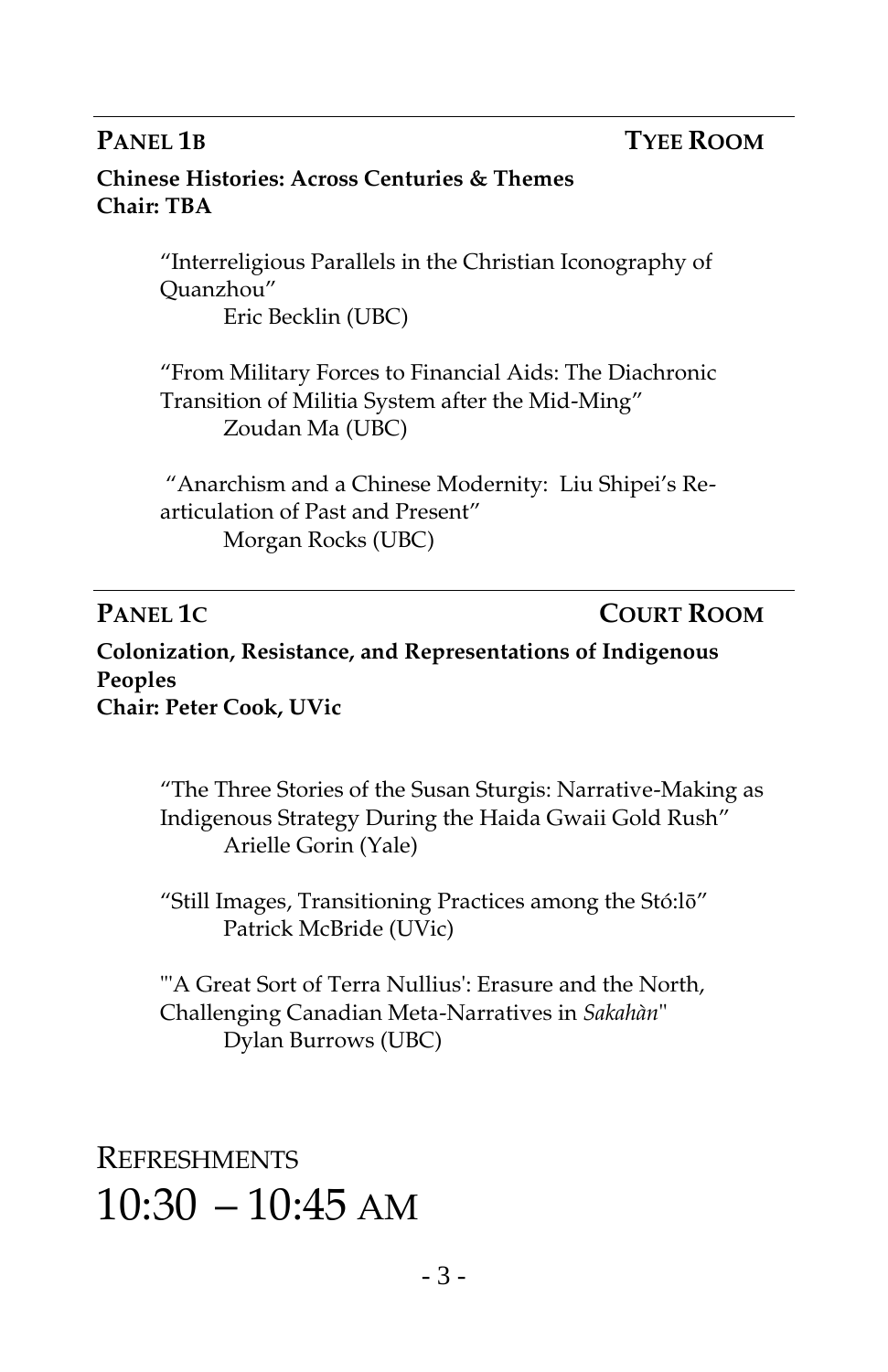## SESSION TWO 10:45 am – 12:00 pm

### **PANEL 2A TIDAL ROOM**

**Racism and Resistance in the Colonial and Postcolonial Context Chair: Elizabeth Vibert, UVic** 

"The Hard Fate of Captain Thomas Warner: French, English, and Carib Relations in the Lesser Antilles, 1623-1676" Kilroy Abney (UBC)

"'Utterly Unfit for Publication': Rape, Assault, and Assault with Intent in Early New Zealand and America" Caitlin Cunningham (UBC)

"The Gumboot Navy: 'Securing or Sundering British Columbia'"

Gregory Kier (UVic)

### **PANEL 2B TYEE ROOM**

**The Cold War in Culture – and Crisis Chair: Anne Gorsuch, UBC**

> "'He can't do that to me!': Weakness, Empathy, and the Cuban Missile Crisis" Sukhjit Chohan (SFU)

"Comics in the Age of Containment: An Exploration of Postwar American Society, Gender, and Ideology Through the Lens of the American Comic Book" Owen Pennock (UVic)

"Reviving the Nomad: Disneyland's Fulfilment of Racialized Nomadic Desires on an Imaginative Level"

Alissa Cartwright (UVic)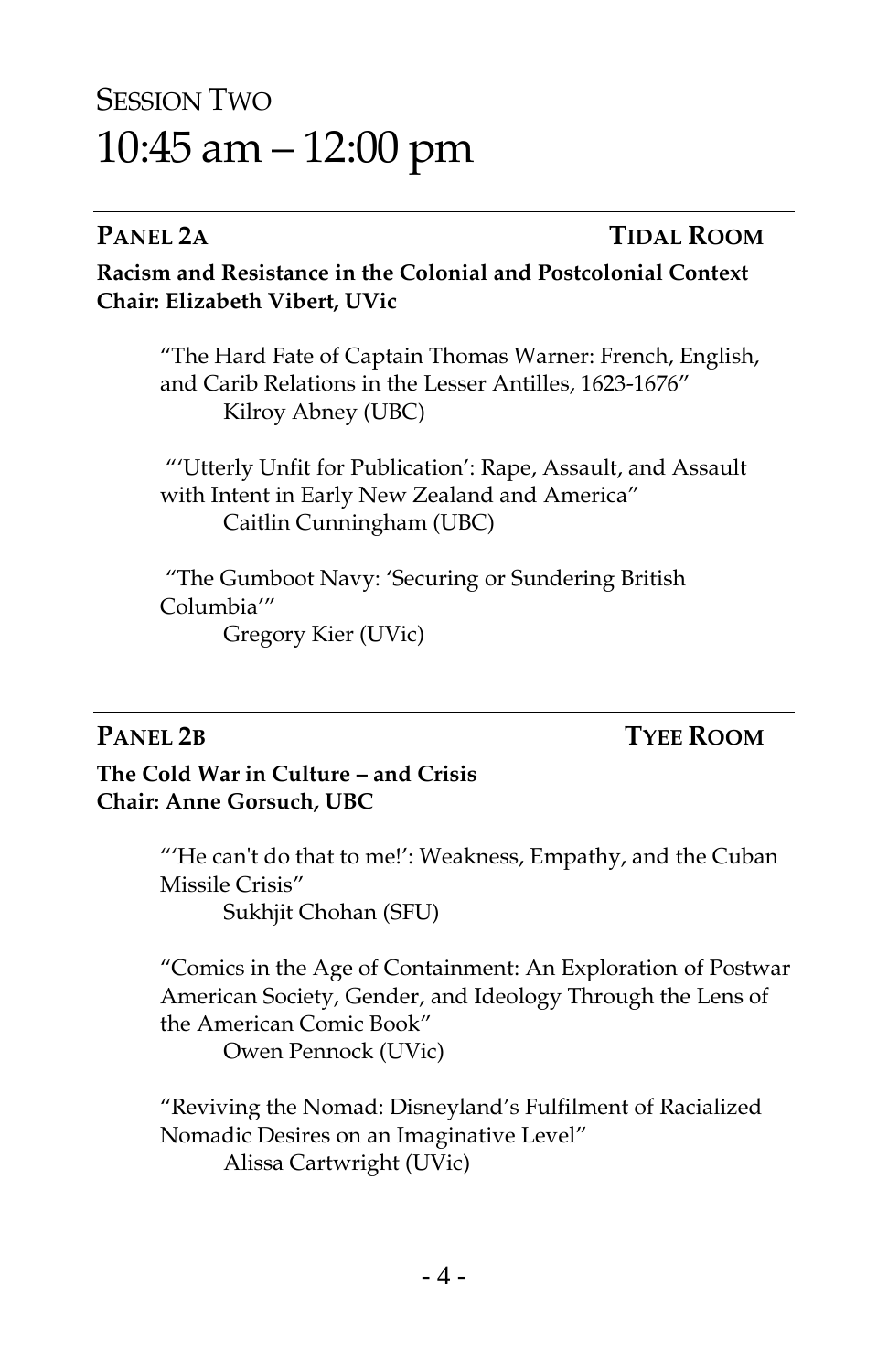### **PANEL 2C COURT ROOM**

**Exploring Masculinity from Late-19th to mid-20th -Century Canada Chair: Dana Wessell Lightfoot, UNBC**

"'Not to be Named Amongst Christians': Sodomy Cases in 19<sup>th</sup>-Century Victoria, British Columbia" Rayleen Lister (UVic)

"'It's Better to Push Safety than to Push Daisies': A Gender Analysis of Safety Policy and Practice in the British Columbia Forest Products' Cowichan Division, 1946-1954" Jacqueline Kirkham (McMaster)

"Masculinity, Paternalism, and the Small-Town Female Beauty Pageant: The Italians of Trail, British Columbia, 1970-77" Stephen Fielding (UVic)

### **PANEL 2D BOARD ROOM**

### **Legal and Narrative Histories of 19th -Century England Chair: Aaron Windel, SFU**

"'Descending from the Heights': A Case for Deep Contextualization in Legal History" Noah Miller (UVic)

"Reading Beside the Lines: Marginalia, W. E. Gladstone, and the Bulgarian Horrors" Cameron Whitehead (UBC)

"The Fall of the 'Grand Old Man': The 1893 Navy Scare and the Resignation of W.E. Gladstone" Iain O'Shea (UVic)

LUNCH BAYSIDE BISTRO  $12:00 - 1:00 \text{ PM}$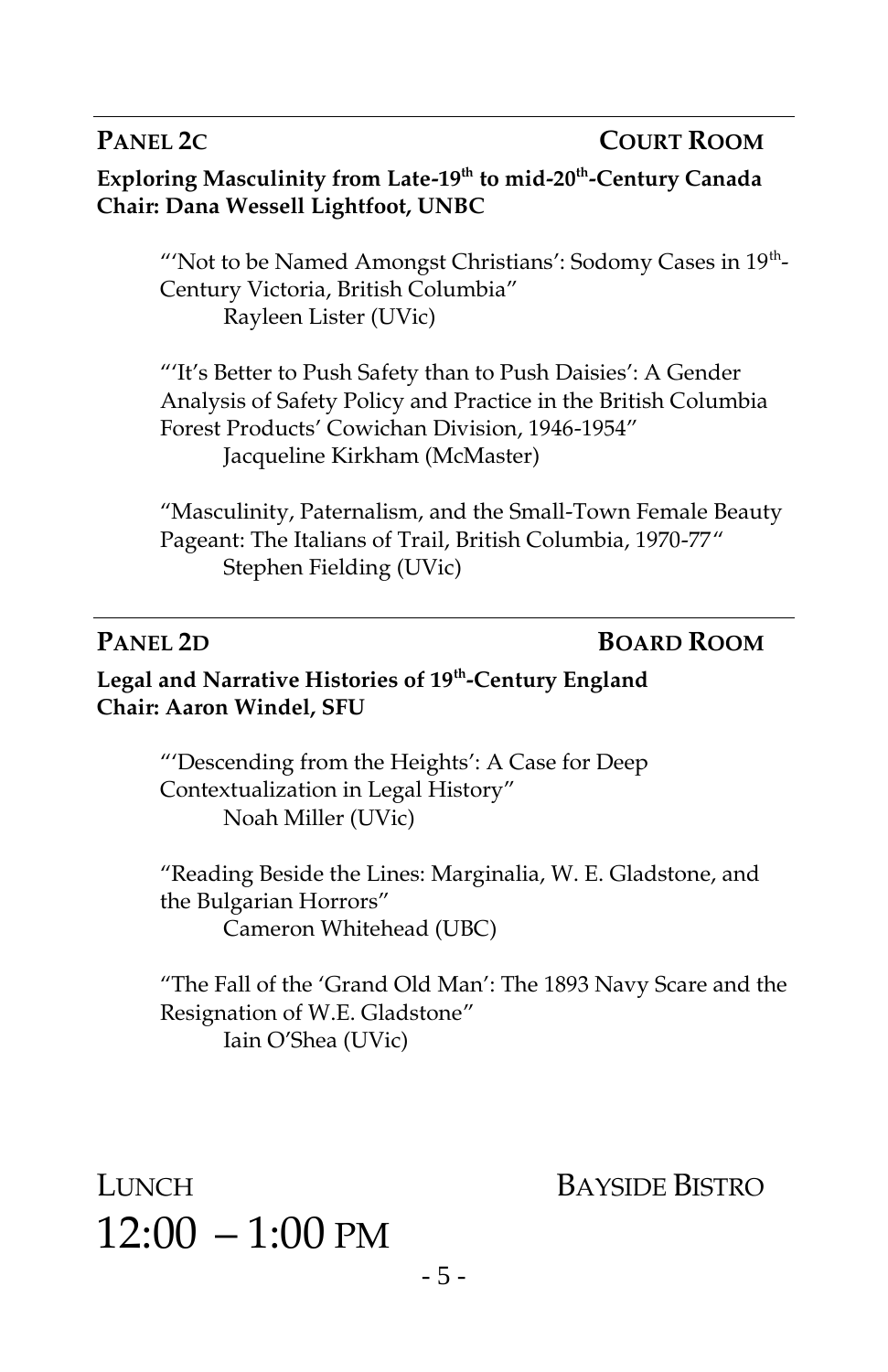## SPECIAL SESSION  $1:15 - 2:30$  PM

### **TIDAL ROOM**

**"How to Write a SSHRC Student Grant Proposal: A Workshop for Grad Students and their Supervisors" with UVic Grantscrafter Dr. Rosemary Ommer**

**REFRESHMENTS**  $2:30 - 2:45$  PM

**SESSION THREE** 

 $2:45 - 4:30 \text{ PM}$ 

**PANEL 3A TIDAL ROOM**

**"Aberrant" Women: Power, Sexuality, and Difference Chair: Lynne Marks, UVic**

> "'Such is the Fate of Mistresses': Political and Sexual Rivalry between the Mistresses of Charles II during the Popish Plot" [1678-1681]"

Cara Doty (UVic)

"Perceptions of Early Modern English Midwives in Ballads Concerning Barrenness"

Marina Stuparyk (UNBC)

"The Creation of Social Work and Its Impact on Constructions of Female Sexual 'Deviants': A Case Study of the Canadian Salvation Army's Social Services for Sex"

Bonnie Sawyer (UVic)

"Constructions of Aboriginal Sexuality and Disease in British Columbia, 1939-1945"

Mercedes DuBois (UNBC)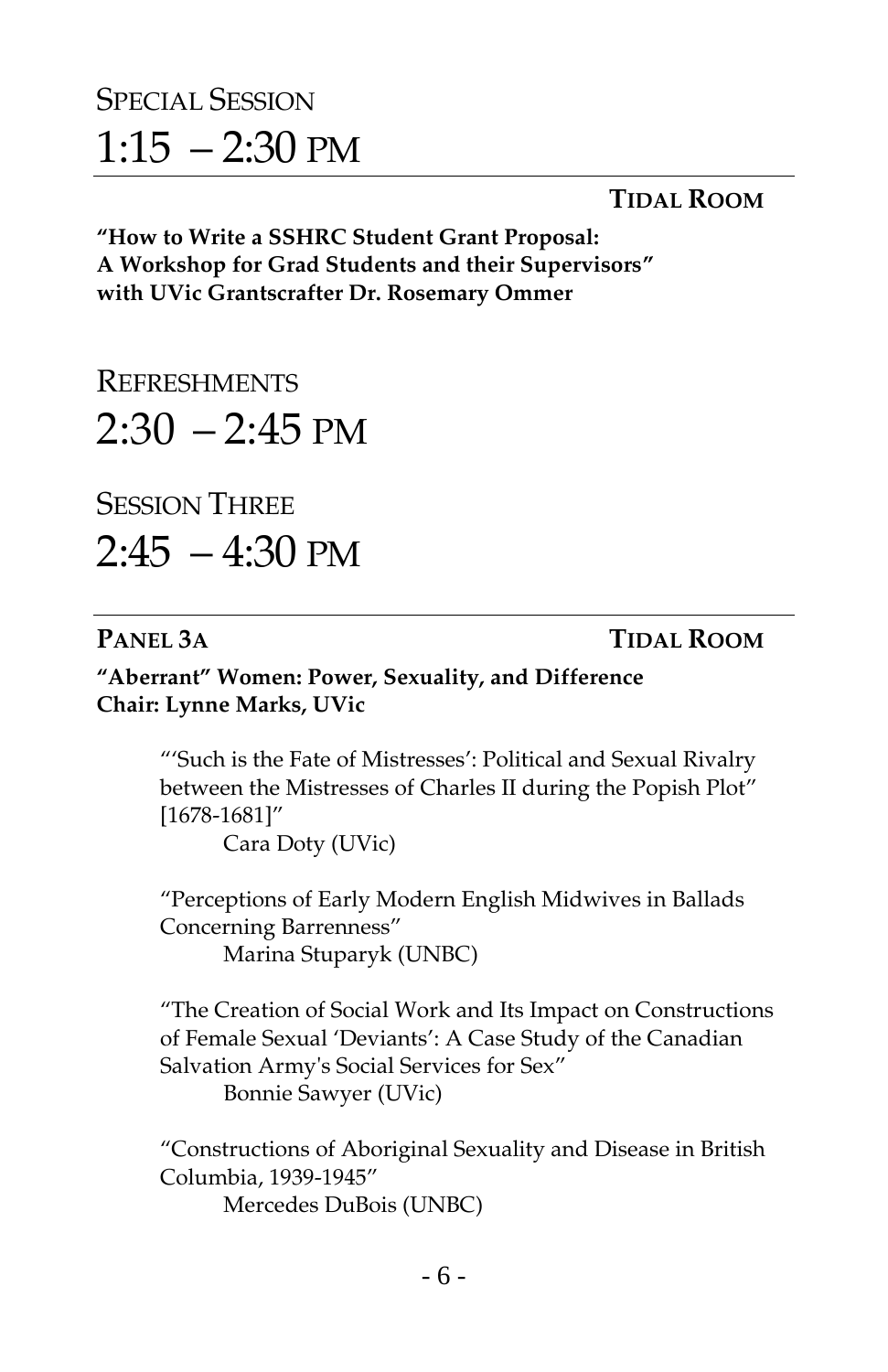### **PANEL 3B TYEE ROOM**

**Revolutions and Their Legacies: France, Mexico, and Russia Chair: Matthew Koch, UVic**

> "Off With Their Heads! Anti-Aristocratic Caricatures in the Early French Revolution" Stephen Chapco (UVic)

> "Utopia and its Discontents: Law and Labor in the Mexican Countryside, 1821-1857"

Timo Schaefer (Indiana University, Bloomington)

"'Like everyone else who goes to Russia these days, I am writing a book': British intellectual reactions to the Russian Revolution, 1917-1921" Paul Brammer (UFV)

"The Reclamation of the Russian Tsarist Past and its Connections to Contemporary Events" Katrina Flanders (UVic)

### **PANEL 3C COURT ROOM**

**Creating Identities in Canada and the Middle East: Spaces, Culture, Objects**

**Chair: Roxanne Panchasi, SFU**

"Contemporary Iranian Architecture: Continuities and Discontinuities in Architectural Styles in the Pahlavi Era" Khash Hemmati (SFU)

"'All We Do is Remember': Historical Narratives and Commemorations in Canadian Opera" Leah Wiener (SFU)

"Creating a National Identity from the Inside Out: the House in Canada"

Jennifer Chutter (SFU)

"Dress for Success: Matching your Keffiyah to your Political Movement"

Ezra Karmel (UVic)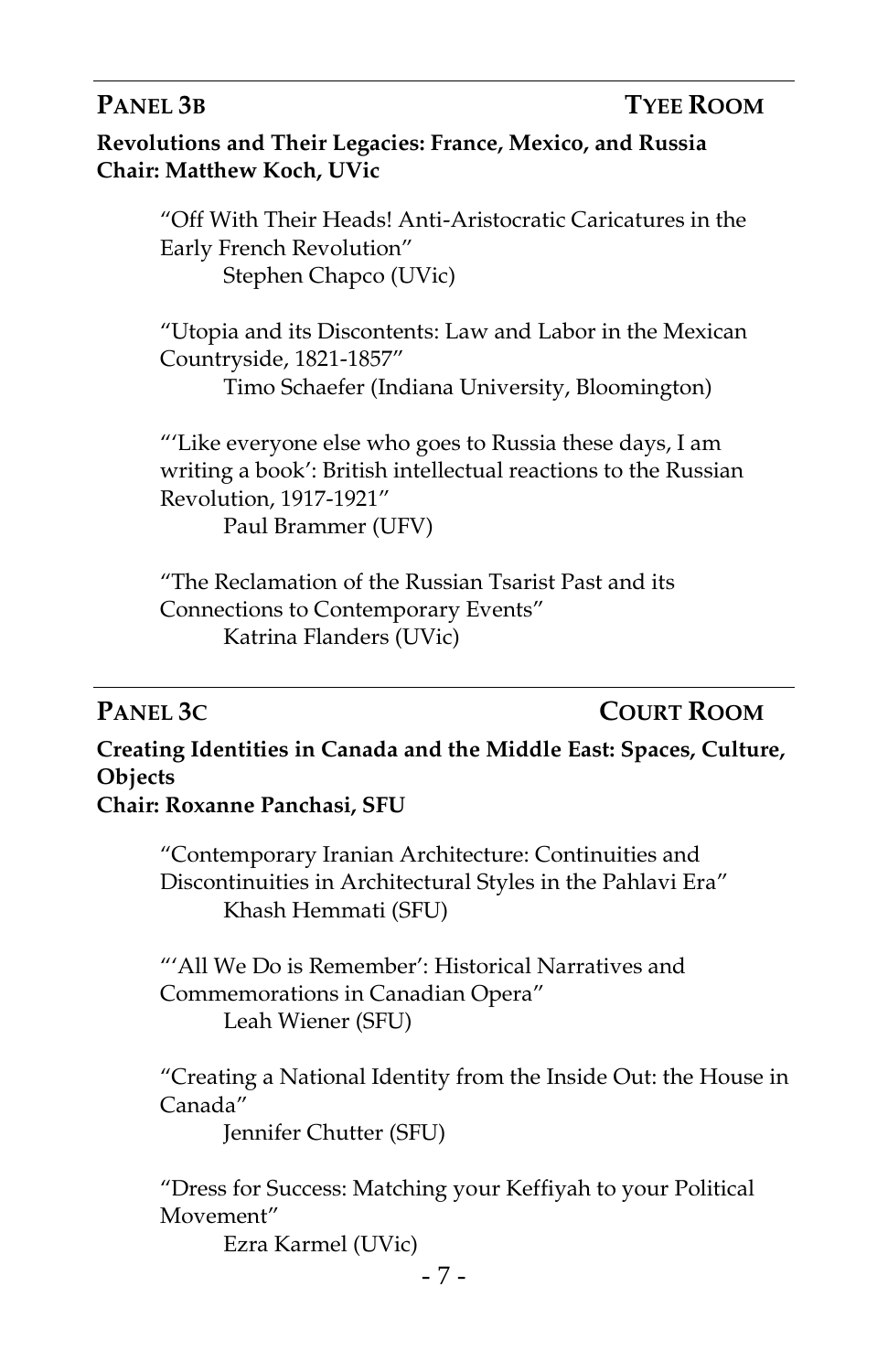## NO-HOST BAR BAYSIDE BISTRO  $5:10 - 6:00 \text{ PM}$

## BANQUET DINNER BAYSIDE BISTRO  $6:00 - 7:20 \text{ PM}$

**Guests will be able to choose among four main courses, including gluten-free and vegetarian options. Please see the insert in your conference folder for more details.**

## POST-BANQUET TALK TIDAL ROOM  $7:30 - 8:30 \text{ PM}$

**"Autobiography of Sasquatch: A Borderland Resident" Dr. Keith Carlson, University of Saskatchewan** 

## KARAOKE, MARTINIS AND DANCING TIDAL ROOM 8:30 pm – 12:00 AM

**Please note: no outside alcohol is permitted in the Tidal Room; drinks will be available for purchase.**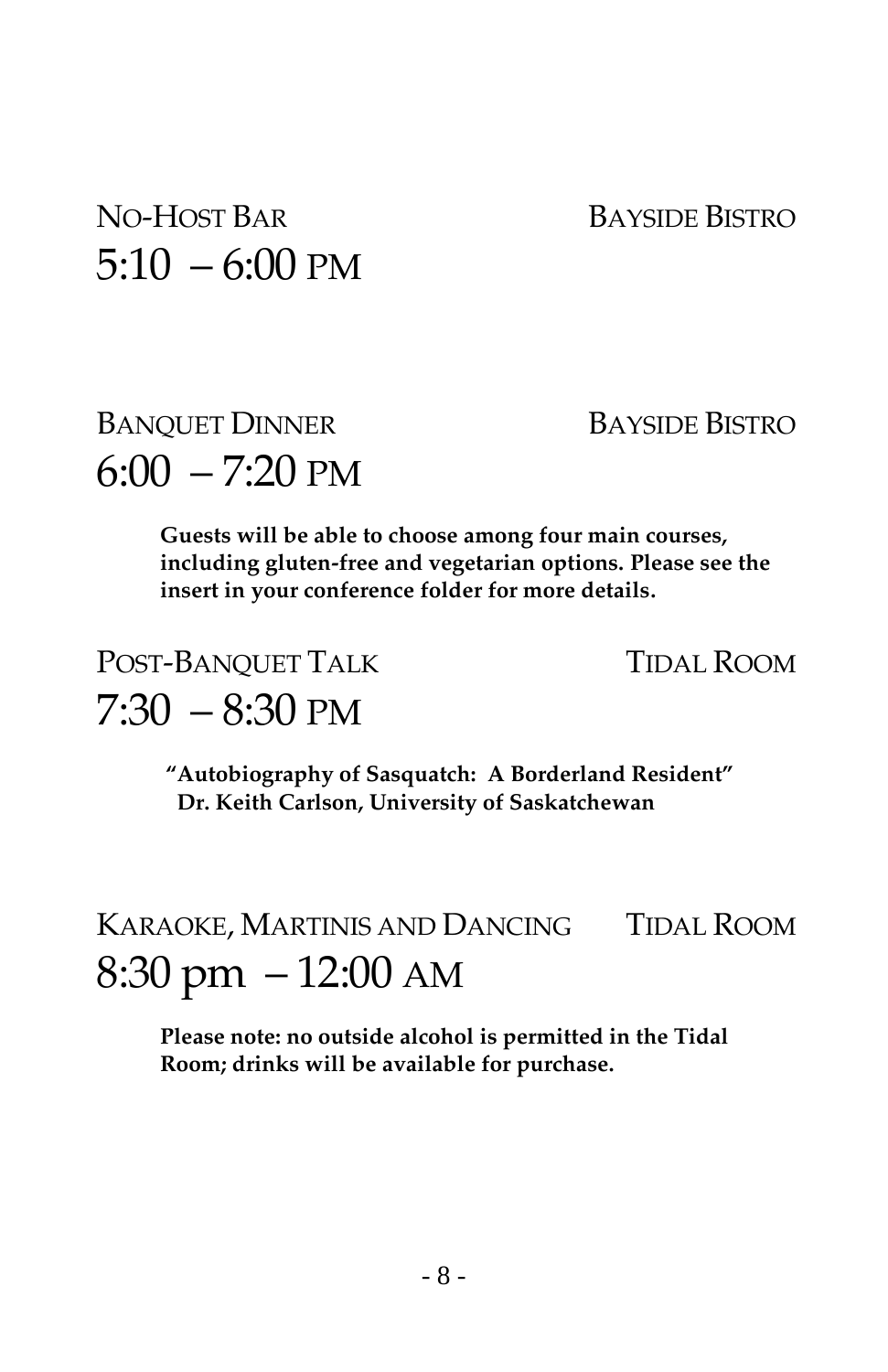## SUNDAY, FEBRUARY 2ND

BREAKFAST BAYSIDE BISTRO  $7:30 - 9:00$  AM

**SESSION FOUR**  $9:15 - 10:30$  AM

### **PANEL 4A TIDAL ROOM**

**Archaeologies of Knowledge: Museums, Books and Early Modern Knowledge Production Chair: Andrea McKenzie, UVic**

"'Worthy memory': Memory and perception of the past in Thomas Bentley's 'Monumentes of Antiquities'" Simone Hanebaum (SFU)

"Writing a Wrong: Corrections in the Royal Society's Musaeum Regalis Societatis" Emma Hughes (UVic)

"How to Dissect an Elephant: Surgeons, Clergy, Local Informants and the Mediation of Knowledge at Fort St George, 1690-1730"

Lachlan Fleetwood (UBC)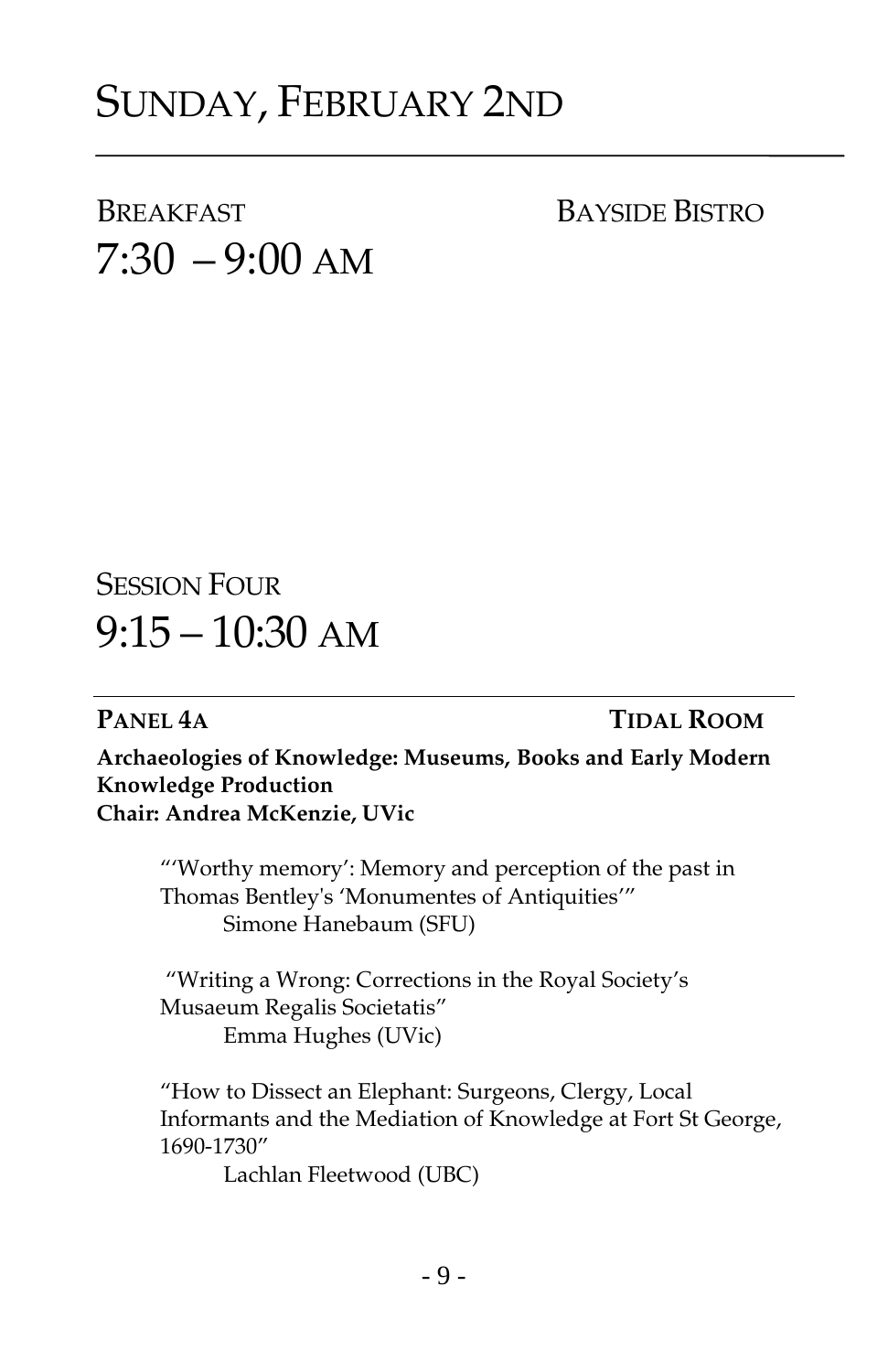### **PANEL 4B TYEE ROOM**

**Problems in the History of Russian & Soviet Science Chair: Paul Krause, UBC**

> "Science in the Service of Empire: The Russian Geographical Society in the Second Half of the 19th Century" Dmitry Mordvinov (UBC)

"The Adaptation of a Soviet Theoretical Physicist to American Empiricist Tradition and the Creation of Big Bang Theory" Alexandre Bagdonas (UBC)

"Converging Scientific Traditions with the Cold War Lens: The Invention of the Maser" Climerio Silva Neto (UBC)

### **PANEL 4C COURT ROOM**

**Spaces, Native and Natural: Rights, Resistance, and Resources in the "Commonwealth" Chair: John Lutz, UVic**

"Negotiating Space, Ecological Practices, and Resources at Fort Nisqually"

Corey Larson (SFU)

"'Territorial Rights': Treaty Making and Imperial Policy in New Zealand and on Vancouver Island" Patrick Bradley (UVic)

"Occupied Space: Indigenous Protest and the Changing Legal Technology" Benjamin Isitt (UVic)

## REFRESHMENTS  $10:30 - 10:45$  AM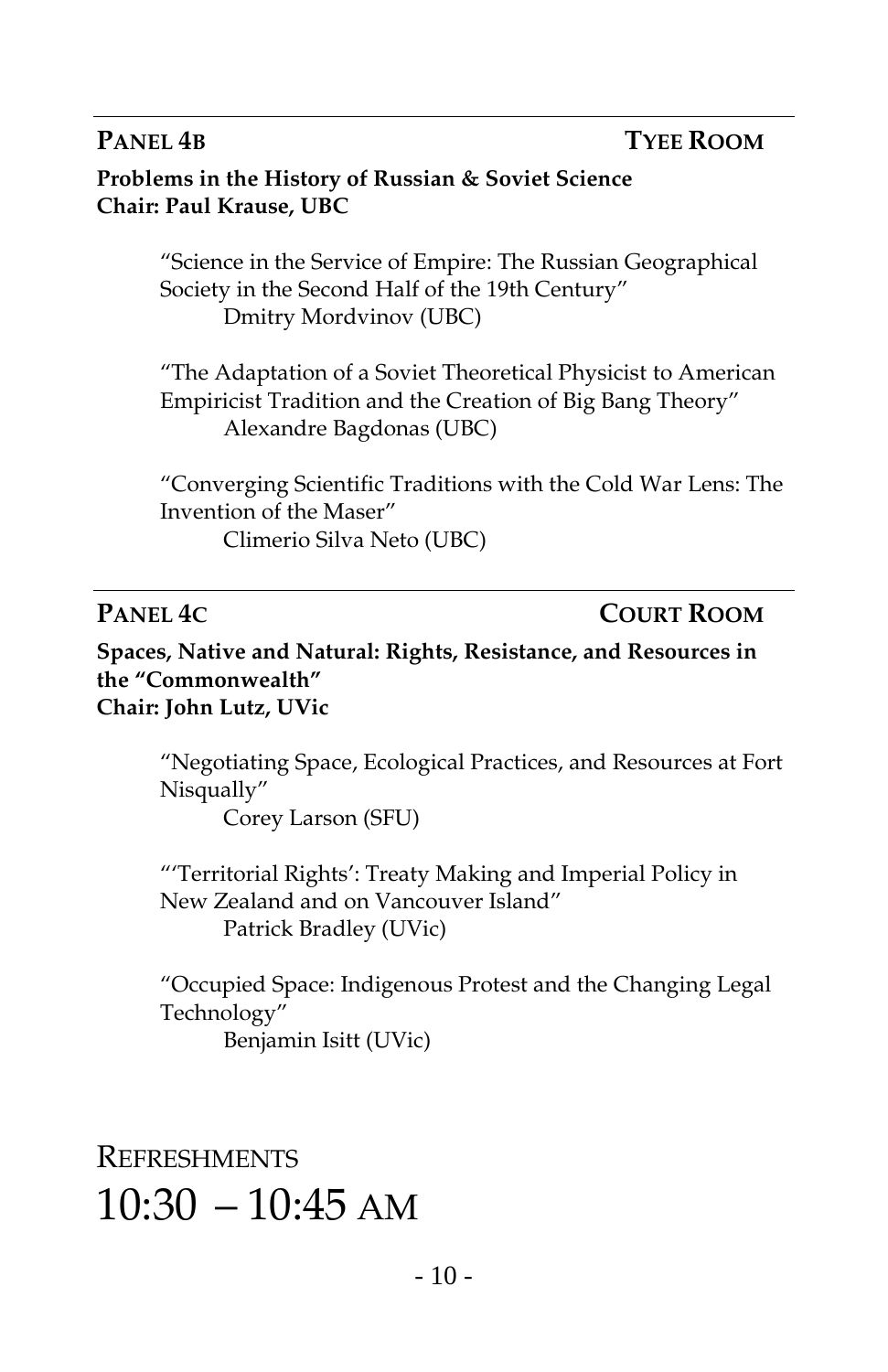## SESSION FIVE 10:45 am – 12:00 PM

### **PANEL 5A TIDAL ROOM**

### **Labour and Legal Struggles in 20th -Century Canada Chair: Bob McDonald, UBC**

"A Phenomenon of Ruling-Class Power and Hypocrisy": The State, the Communist Party of Canada, and the Battle for Legality, 1931-1936" Scott Eaton (SFU)

"The 1985 Hog Wars and Peter Pocklington's Entrepreneurial Project"

Andrea Samoil (SFU)

"A Comparative History of the Minimum Wage in Canada and Australia"

Liam O'Flaherty (SFU)

### **PANEL 5B TYEE ROOM**

**Sports, Science, and Saturday Night Live: Contesting Identities Chair: Eric Sager, UVic**

"The Construction of the Dominion Astrophysical Observatory: John PlaskQaett and the Emergence of Canadian Modern Astronomy Program" Dan Posey (UVic)

"Baseball's Racial Past: Commemorating and Criticizing the History of the Negro Leagues" Taylor McKee (UVic)

"'Jane, You Ignorant Slut!' SNL, Feminism and American Culture in the 1970s" Sadie Evans (UVic)